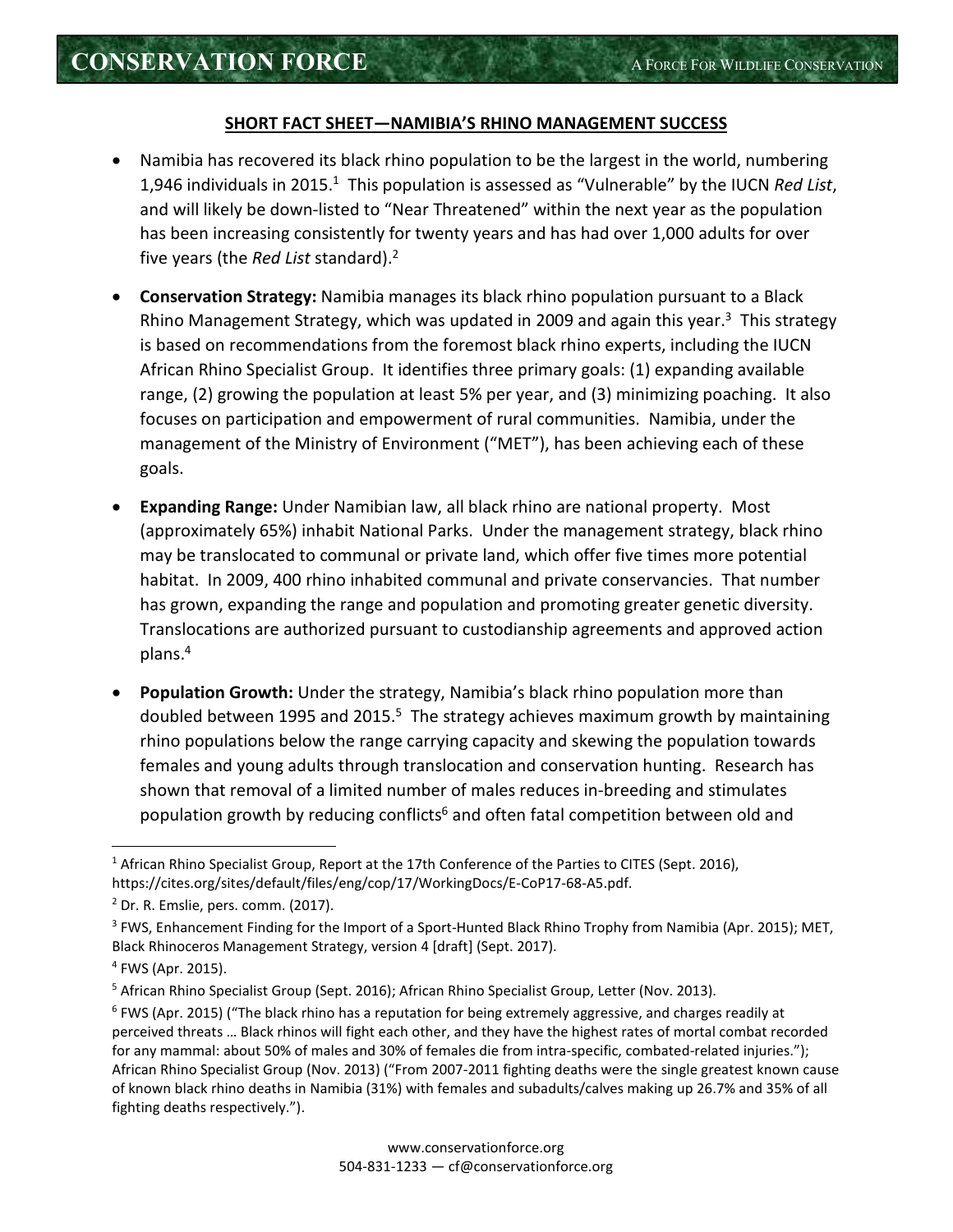younger males, inducing shorter calving intervals and reducing juvenile mortality. It also corrects the slight natural male bias (53%) in rhino populations.<sup>7</sup>

- **Role of Conservation Hunting:** Regulated hunting is a tool used to increase black rhino population growth rates. Hunting offtakes have no negative population impact, as the potential removal of up to five bulls per year would represent only 0.26% of Namibia's black rhino population, which would be only a fraction of the annual growth rate. But these offtakes promote the removal of "certified" surplus bulls while generating significant revenues to be invested in rhino conservation. According to the chair of the IUCN African Rhino Specialist Group: "In population terms, it's of minor significance, as we are talking about one old bull that would have contributed genetically to the rhino population already. In monetary terms, it's important as it generates funds that go directly into the wildlife products fund that feeds 100% back into rhino conservation."<sup>8</sup>
- **Rhino Certification:** MET monitors all black rhino and individually certifies the select few to be hunted. These bulls are over age 25 (quite old for a species that typically lives to about 30), post-reproductive, and almost always problem animals. They are typically killers of other rhino and interfere with younger, breeding bulls, thereby depressing the population growth rate on the property.<sup>9</sup> (Typically, these older bulls cannot be translocated because they will just start fighting again in the new location.<sup>10</sup>) MET rangers accompany the hunter to ensure the correct rhino is taken, and the professional hunter must be licensed by MET for dangerous game.
- **Success of Conservation Hunting:** The success of this strategy speaks for itself. Since 2004, when the CITES Parties approved an export quota of five black rhino/year from both Namibia and South Africa, black rhino populations have increased by 67%, with only 47 black rhino hunted from 2005 to 2015 (most in South Africa).<sup>11</sup>
- **Anti-Poaching:** The threat of poaching cannot be ignored; however, overall Namibia has successfully kept poaching incidents below the population growth rate. For example, Namibia reduced poaching incidents by over one-third from 2015 to 2016 and by more than two-thirds from 2015 to 2017.<sup>12</sup> Almost all poaching has occurred in Namibia's National

-

<sup>&</sup>lt;sup>7</sup> Dr. M. Knight, Declaration in Case No. 1:15-CV-653 (D.D.C. 2015); African Rhino Specialist Group (Nov. 2013).

<sup>8</sup> CNN, Texas Hunter Says He Aims to Save Black Rhino (Apr. 18, 2015), http://www.cnn.com/2015/04/07/us/texasnamibia-black-rhino-hunt/index.html.

<sup>&</sup>lt;sup>9</sup> MET, pers. comm. to the FWS (2015, 2017).

<sup>&</sup>lt;sup>10</sup> African Rhino Specialist Group (Nov. 2013).

 $11$  African Rhino Specialist Group (Sept. 2016). In approving Namibia's export quota, the Parties explicitly recognized that "the financial benefits derived from trophy hunting of a limited number of specimens will benefit conservation of the species directly and provide additional incentives for conservation and habitat protection." Res. Conf. 13.5 (rev. CoP14), https://cites.org/sites/default/files/document/E-Res-13-05-R14.pdf.

<sup>12</sup> Reuters, Rhino, Elephant Poaching Declines in Namibia (Oct. 23, 2017), https://www.reuters.com/article/usnamibia-poaching/rhino-elephant-poaching-declines-in-namibia-idUSKBN1CS1WJ (reflecting a decline in poaching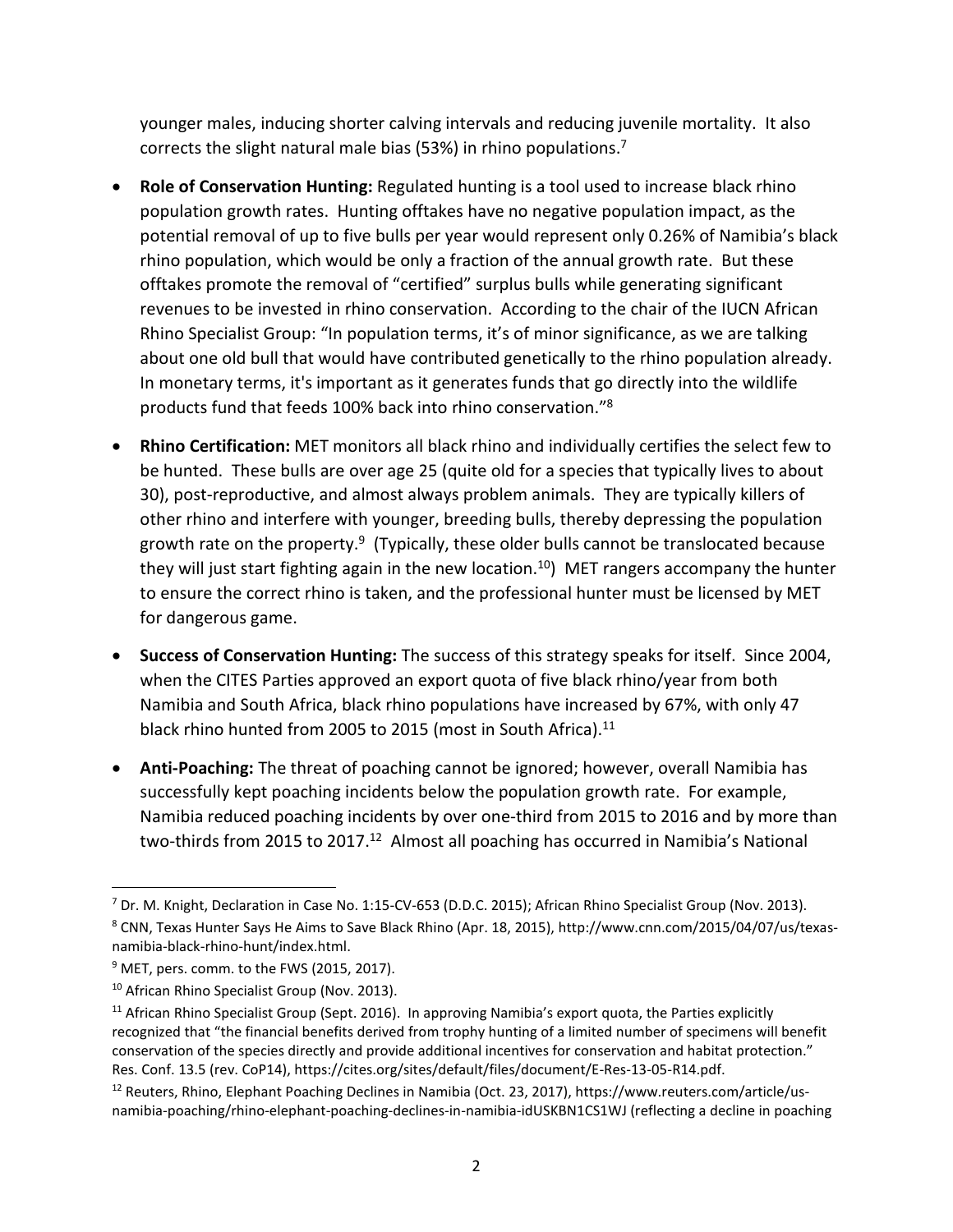Parks. Rhino poaching on communal and private land is negligible, as they employ over 3,000 game guards with the revenues from conservation hunting.<sup>13</sup>

- **Funding:** Namibia's anti-poaching success is largely due to the resources available from conservation hunting. All black rhino hunting permit fees are deposited into the Game Products Trust Fund,<sup>14</sup> and ring-fenced to be used only for black rhino protection and management. For example, the \$350,000 received from a widely-publicized 2015 black rhino hunt was invested in law enforcement training and equipment, an early warning antipoaching system, and a rhino survey in Etosha National Park.<sup>15</sup> U.S. hunters are the largest contributors to this Trust Fund.
- **Community Empowerment:** Rural communities are an integral component of Namibia's rhino management strategy. Through translocations, communities benefit from black rhino-related tourism. If MET certifies a rhino bull on a conservancy, the community will also benefit directly from the hunting revenues. Communities generally benefit from conservation hunting through job creation, game meat distributions, and hunting revenues that are largely reinvested in conservancy management. A 2015 study found conservation hunting is fundamental to Namibia's rural conservancy system. Analysis of data from 77 conservancies (1998 to 2013) illustrated that over half benefit from hunting revenues alone, and without these revenues, *almost all communal conservancies in Namibia would be*  unable to cover their operating costs.<sup>16</sup> This would put approximately 60,000 km<sup>2</sup> of wildlife habitat at risk.
- **International Recognition:** The IUCN Sustainable Use and Livelihoods Specialist Group and the African Rhino Specialist Group each wrote in support of the 2014 auction of a black rhino hunt in the U.S. as the best way to maximize the benefits of the sustainable use of black rhino. Previously, the WWF wrote in support of the first positive enhancement finding made by the FWS. The FWS has made a scientific determination that the regulated hunting is not detrimental and "enhances" the survival of Namibia's black rhino.<sup>17</sup>

## **Rebuttals:**

-

• **Myth:** Black rhino in Namibia are "critically endangered." **Response:** Namibia's southwestern black rhino have been assessed as "Vulnerable," two steps down from

incidents from 95 in 2015 to 60 in 2016 and only 2017 as of the end of October 27); Namibian Assn. of CBNRM Support Organizations ("NACSO"), The State of Community Conservation (2017), http://www.nacso.org.na/.

<sup>&</sup>lt;sup>13</sup> IUCN Sustainable Use and Livelihoods Specialist Group, Letter (Dec. 2013); R. Naidoo, Complementary Benefits of Tourism and Hunting to Communal Conservancies in Namibia (2015), https://www.researchgate.net/ publication/282940712 Complementary benefits of tourism and hunting to communal conservancies in Namibia.

<sup>&</sup>lt;sup>14</sup> This fund was created by statute in 1997, and disbursements must be approved by an appointed Board.

<sup>15</sup> Dr. M. Lindeque, Declaration in Case No. 1:15-CV-653 (D.D.C. 2015).

<sup>16</sup> Naidoo (2015).

<sup>&</sup>lt;sup>17</sup> FWS, Enhancement from the Import of a Black Rhino Trophy from Namibia (Mar. 2013); FWS (Apr. 2015).